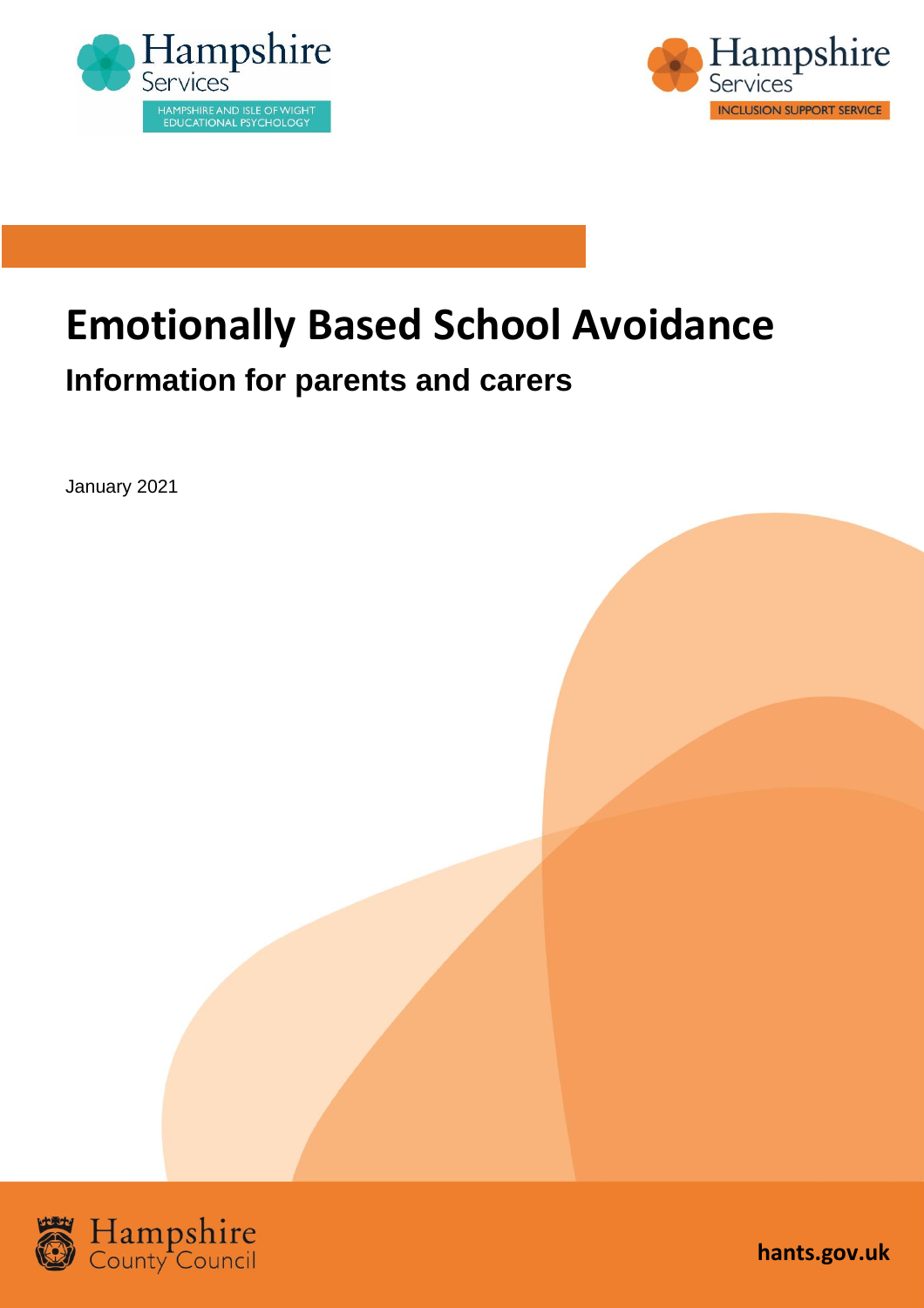### **Contents**

| What is Emotionally Based School Avoidance (EBSA)? | 3 |
|----------------------------------------------------|---|
| Is your child worried about going to school?       | 4 |
| Signs of EBSA?                                     | 5 |
| What should you do?                                | 6 |
| What can you expect the school to do?              | 7 |
| Talking to your child about their worries          | 7 |
| Further sources of support                         | 8 |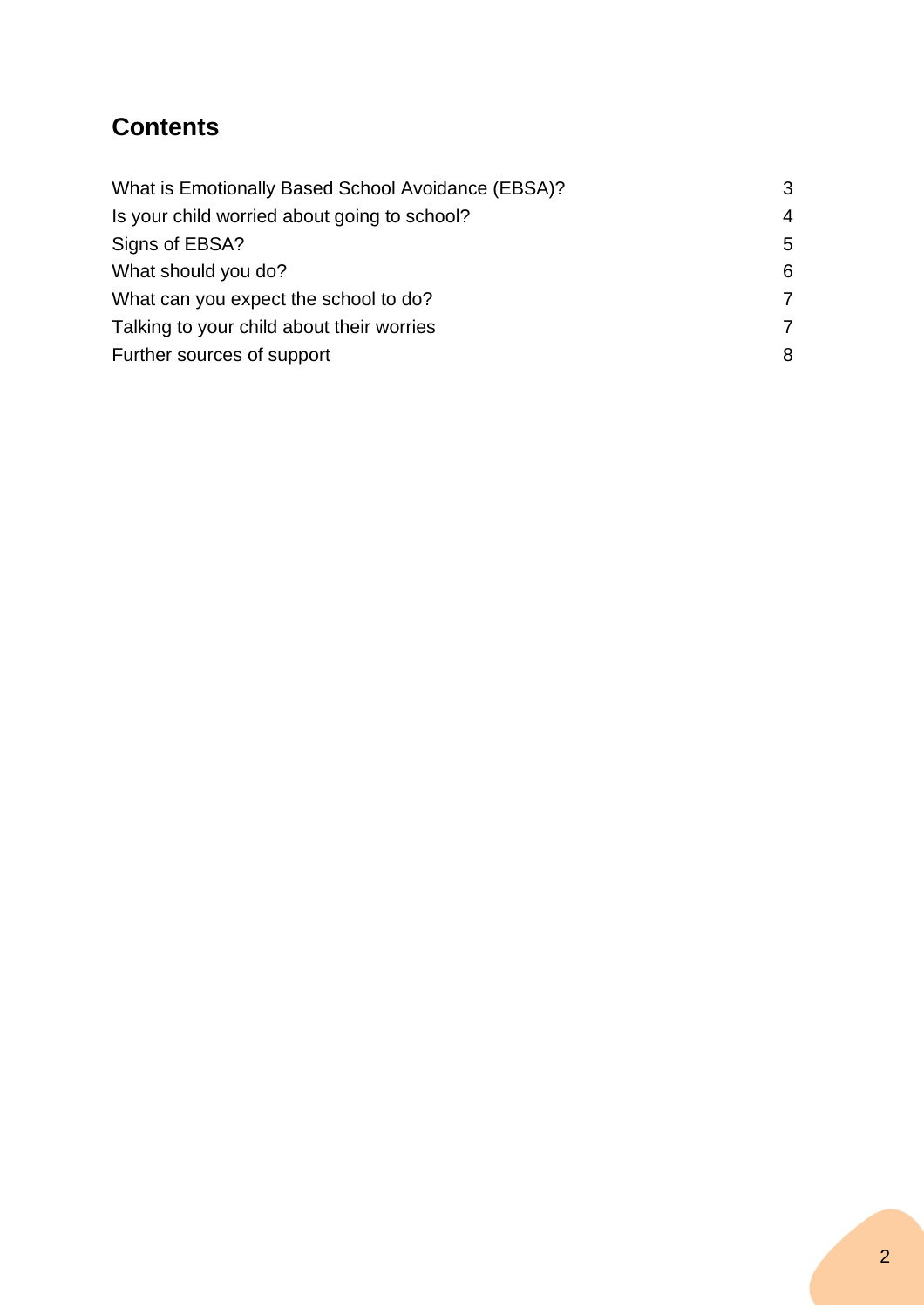## **What is Emotionally Based School Avoidance (EBSA)?**

Worrying or anxiety is a normal feeling that we all experience from time to time. It can even keep us safe from harm of help us perform in difficult situations. However, sometimes anxiety or excessive worrying can become a problem especially when it stops people doing what they want or need to do.

Many children and young people worry about school. This is normal. Anxieties are part of life and learning to deal with them is part of growing up. However sometimes a child's worries may lead to difficulties attending school. If your child has high levels of anxiety and does not want to attend school, they may be experiencing Emotionally Based School Avoidance (EBSA).

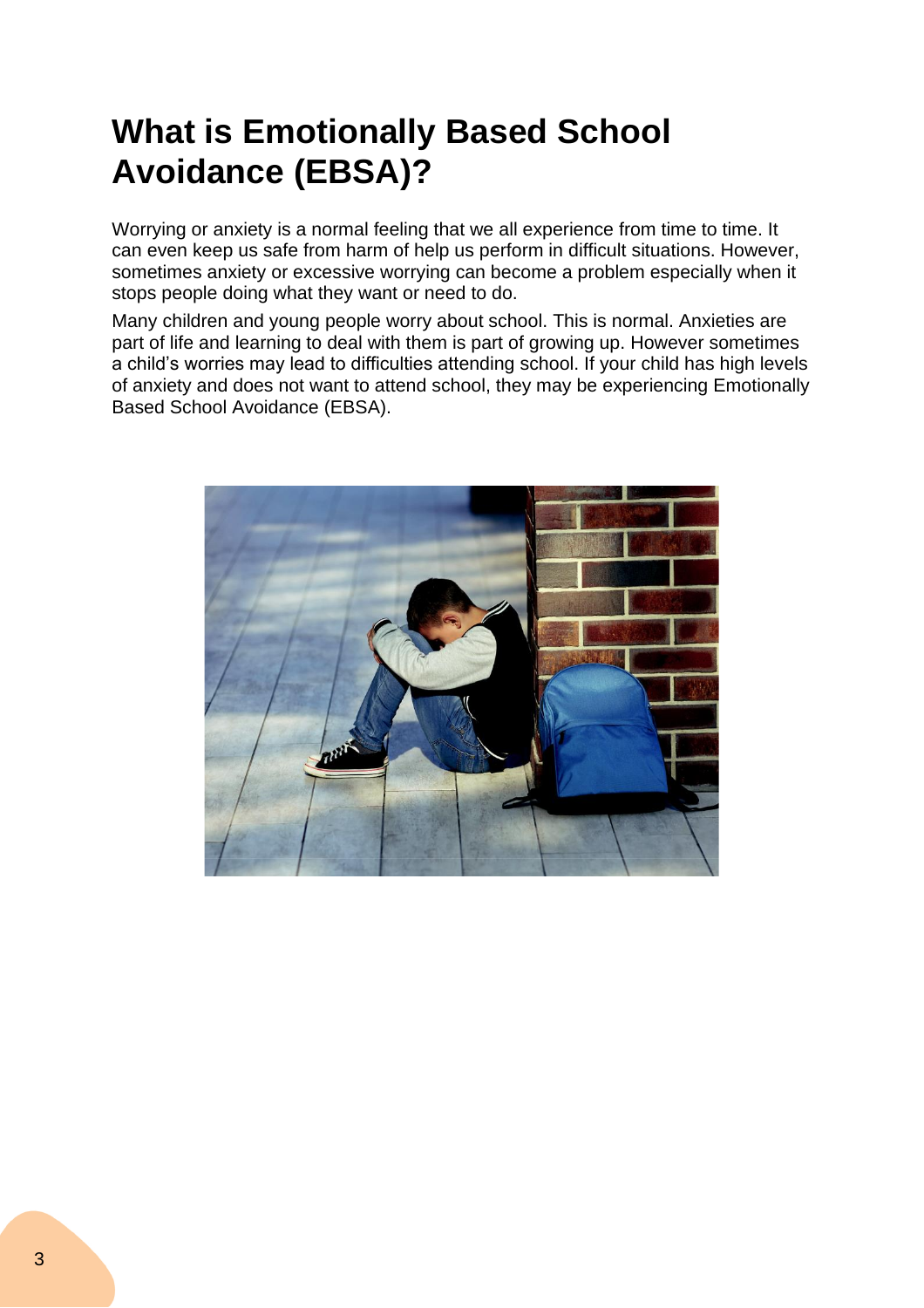### **Is your child worried about going to school?**

It is very important to try and help children and young people overcome these difficulties as soon as possible. Absences mean that children miss out on learning and friendships making it even more difficult when they come back.

The diagram below shows how EBSA behaviours can develop:



The longer the problems remain unaddressed the more difficult it becomes to change the school avoiding behaviour.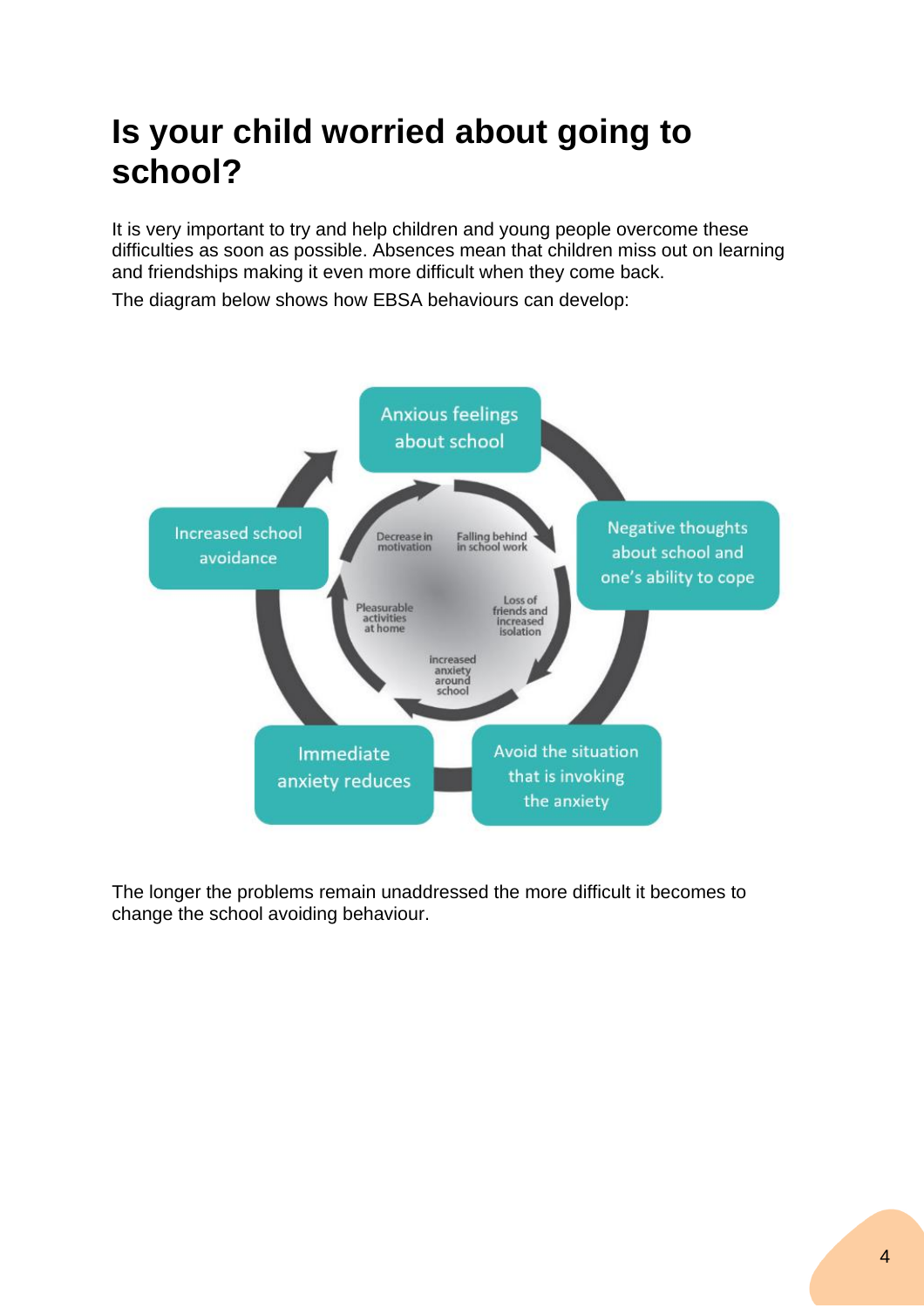## **Signs of EBSA**

These could include:

- fearfulness, anxiety, tantrums or expression of negative feelings, when faced with the prospect of attending school
- complaints of abdominal pain, headache, sore throat, often with no signs of actual physical illness
- complaints of anxiety symptoms that include a racing heart, shaking, sweating, difficulty breathing, butterflies in the tummy or nausea, pins and needles.

The symptoms are typically worse on weekday mornings and absent at weekends and school holidays.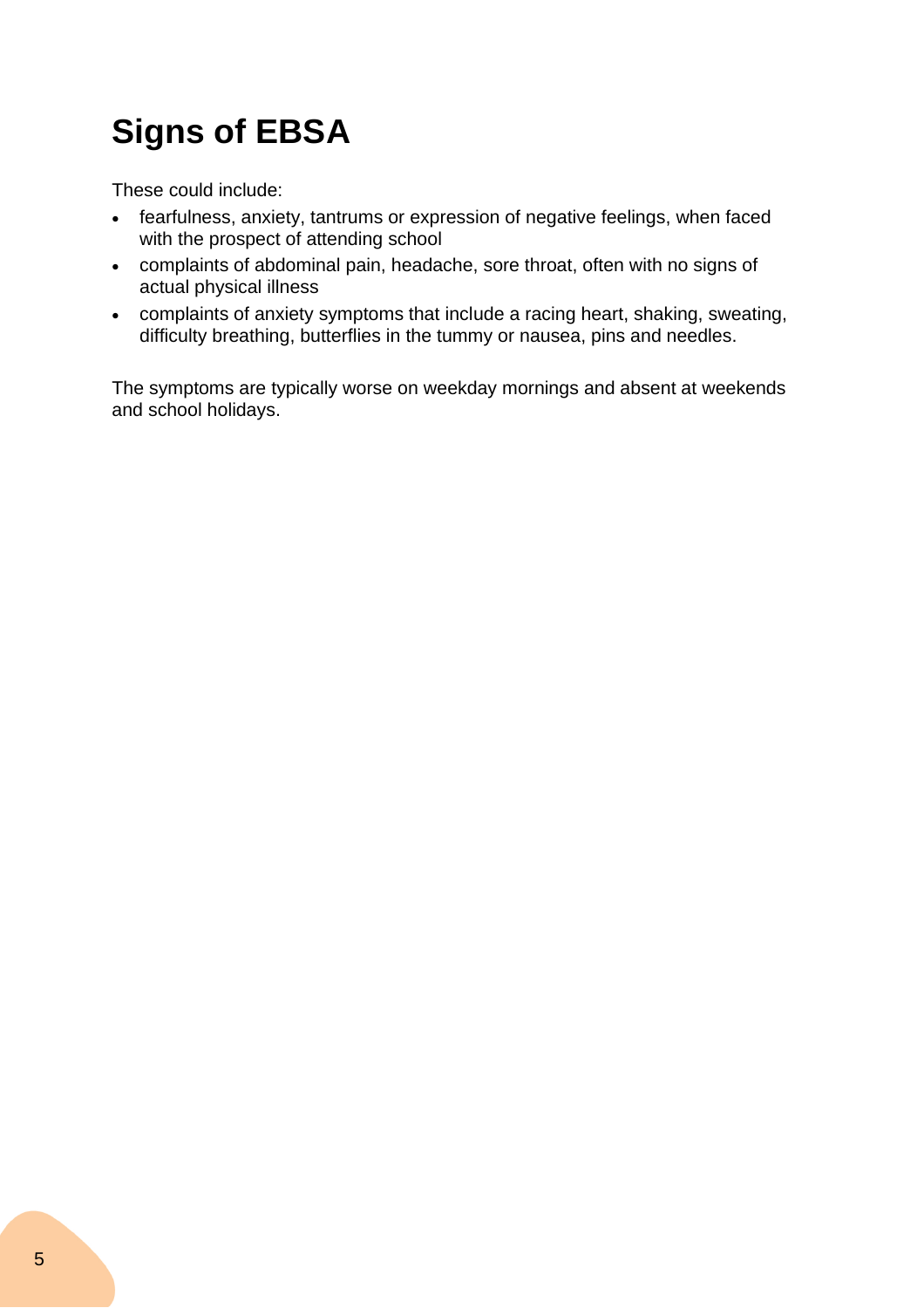## **What should you do?**

One of the most important ways you can support your child is to calmly listen to them and acknowledge that their fears are real to them. Remind them how important it is to attend school and reassure them that you and the school will work with them to make school a happier place for them.

Tell the school there is a problem as soon as possible and work in partnership with the school to address the issues. A plan should be made with the school to help your child. Towards the beginning of initiating the plan your child may show more unhappiness and you should prepare yourself for this.

It is really important that all adults, both at home and school, work together to agree a firm and consistent approach. Any concerns about the plan should not be shared with your child and a positive 'united front' is recommended.

It is likely that there may be difficulties implementing the plan; these should be anticipated, and solutions found. You should try to keep an optimistic approach; if your child fails to attend school on one day, start again the next day. It is also important to remember there is likely to be more difficulty after a school holiday, period of illness or after the weekend.

You may feel tempted to change schools, however research tells us that often difficulties will re-emerge in the new school and whenever possible it is normally better to try and resolve the issue in the current school.

Finally, as a parent it can be really difficult to see your child unhappy. Make sure that you have someone to talk to too. This could be a friend, family member or organisation such as those listed at the end of this leaflet.

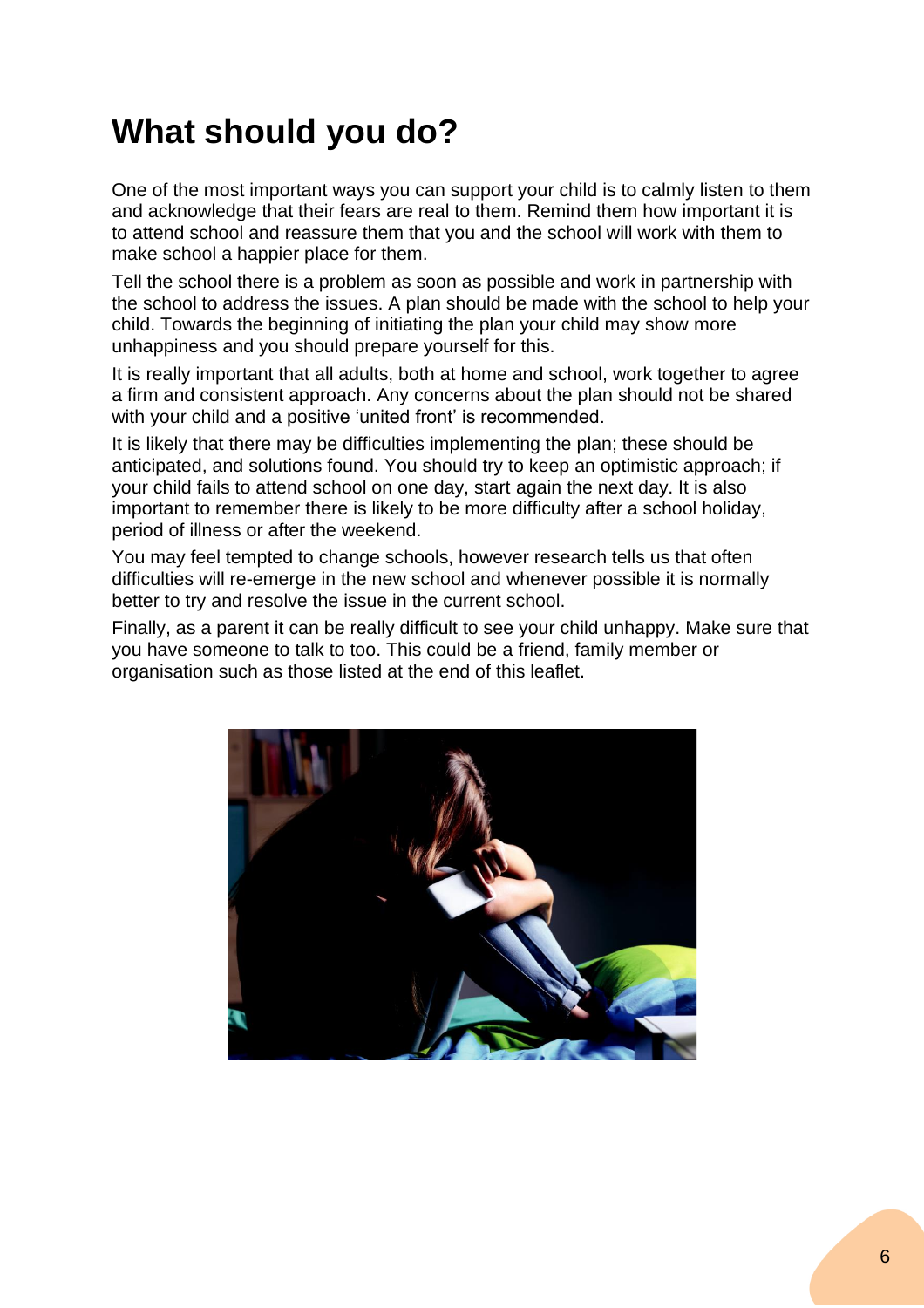### **What can you expect the school to do?**

- Listen carefully to you and your child. They should acknowledge the challenges faced by your child and you as their parent.
- Maintain close contact with you and your child, even during extended periods of non-attendance. An agreed member of staff should be named as a link person.
- Work in partnership with you and your child to find out what difficulties your child is experiencing and find ways of making school a happier place and improve their attendance.
- Hold meetings to devise a plan in conjunction with you and your child. The plan should include what the next steps will be.
- Respond to any school-based needs, such as academic support, dealing with bullying or support with social relationships.
- Consider the support your child might require upon arriving at school. This might include meeting with a friend at a specific place and time, using a quiet space to settle before school starts, engaging in a preferred activity or being given a responsibility such as a monitor role.
- If difficulties persist the school should consider requesting involvement from other professionals.
- The school should refer to Hampshire's EBSA Guidance Document.

### **Talking to your child about their worries**

Any child currently avoiding school is likely to become anxious when they are asked to talk about their difficulties or returning to school. A good place to start is to acknowledge that it may be difficult but that you would like to know that they think and feel. If they find it difficult to talk, you could ask them a specific question this might help them start to sort through their fears and feelings. For example:

What three things are you most worried about?

Or

What three things were you recently worried about?

It is also important to focus on positives:

What are the three best things about school?

Sometimes children may find it hard to tell you face to face, perhaps you could ask them to write it down, email or text you. Some children also find it easier to draw how they are feeling.

**We have also produced information booklets for children and young people. These have some ideas for activities children and young people can do. Your child's school should be able to give you a copy.**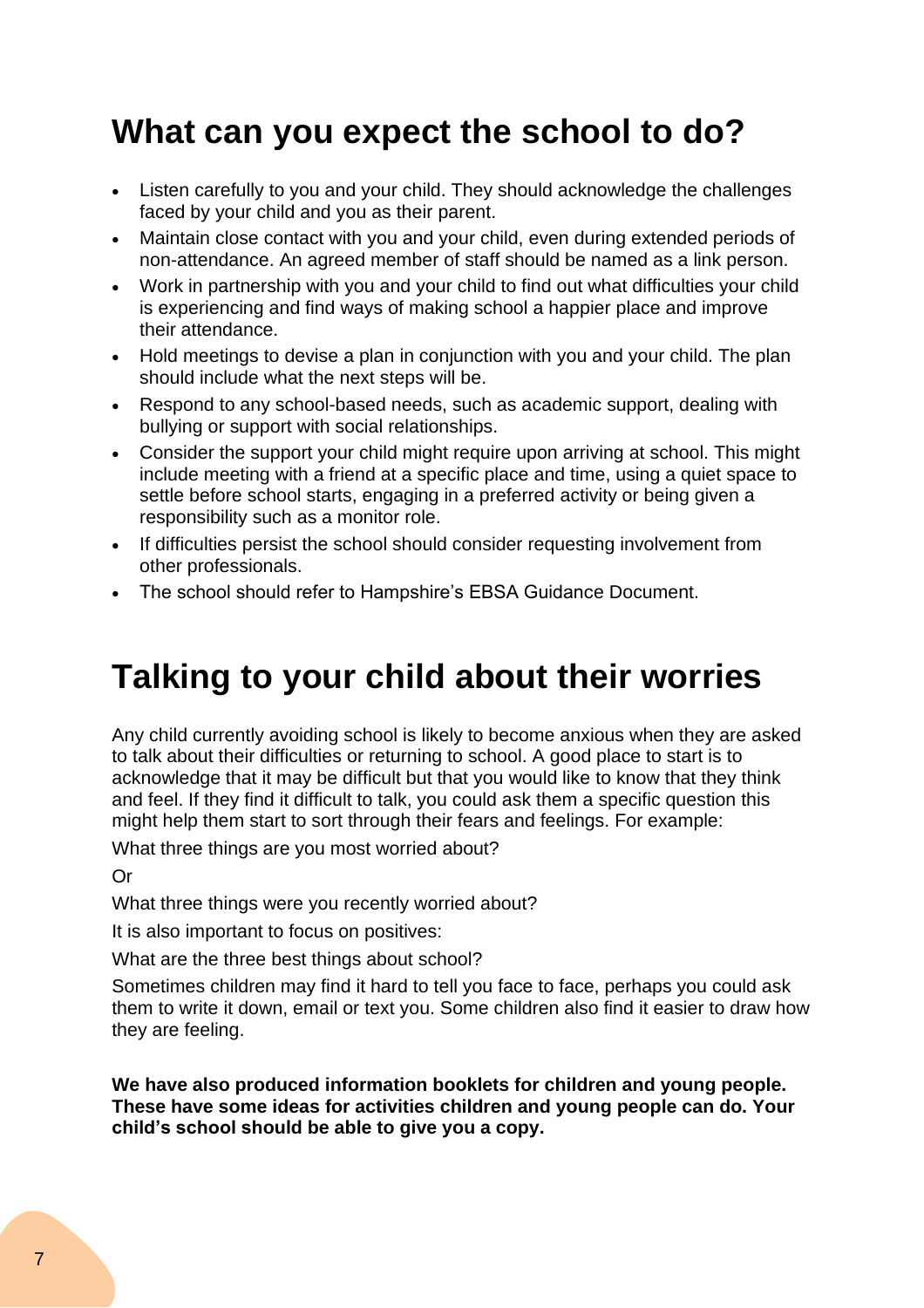## **Further sources of support**

#### **Local**

#### **Hampshire and Isle of Wight Educational Psychology (HIEP)**

[www.hants.gov.uk/educationandlearning/educationalpsychology](http://www.hants.gov.uk/educationandlearning/educationalpsychology)

(visit the home page for details of a regular Telephone Support Line times when you can speak directly with an educational psychologist)

#### **Hampshire Child and Adolescent Mental Health Service (CAMHS)**

[hampshirecamhs.nhs.uk/help/young-people/anxiety-2/](https://hampshirecamhs.nhs.uk/help/young-people/anxiety-2/)

(includes a podcast on school anxiety)

#### **Hampshire Youth Access**

[hampshireyouthaccess.org.uk/](https://hampshireyouthaccess.org.uk/)

#### **Chat Health**

Hampshire Chat Health service run by the 0-19 Public Health Nursing Service (Southern Health NHS Foundation Trust).

Chat Health 0-5 - anonymous text support service for parents/carers of children under 5 years. 07520 615720

Chat Health 5-19 - anonymous text support service for parents/carers of children aged 5-19 years. 07507 332417

[www.hampshirehealthyfamilies.org.uk](http://www.hampshirehealthyfamilies.org.uk/)

#### **Special Educational Needs and Disability Information, Advice and Support Service (SENDIASS)**

The Hampshire SEND Information, Advice and Support Service (SENDIASS) provide impartial information, advice and support to parents and carers of children who have special educational needs and/or a disability. The service aims to encourage partnership between parents, school, social care, Local Authority, health and other agencies.

Helpline: 0808 164 5504 Mon – Thurs 9am– 5pm; Fri 9am-4pm

Email: [www.hampshiresendiass.co.uk/contact-us](http://www.hampshiresendiass.co.uk/contact-us)

### **National**

#### **Young Minds**

A charity championing the wellbeing and mental health of young people. They publish a range of information for parents. They also have a parent helpline. Calls are free Mon-Fri from 9.30am to 4pm 0808 802 5544. Specific advice around school anxiety is available at [youngminds.org.uk/find-help/for-parents/parents-guide-to](https://youngminds.org.uk/find-help/for-parents/parents-guide-to-support-a-z/parents-guide-to-support-school-anxiety-and-refusal/)[support-a-z/parents-guide-to-support-school-anxiety-and-refusal/](https://youngminds.org.uk/find-help/for-parents/parents-guide-to-support-a-z/parents-guide-to-support-school-anxiety-and-refusal/)

**Square Peg and Not fine in school** *–* organisations specifically relating to EBSA [www.teamsquarepeg.org/](http://www.teamsquarepeg.org/) [www.notfineinschool.org.uk/home](http://www.notfineinschool.org.uk/home)